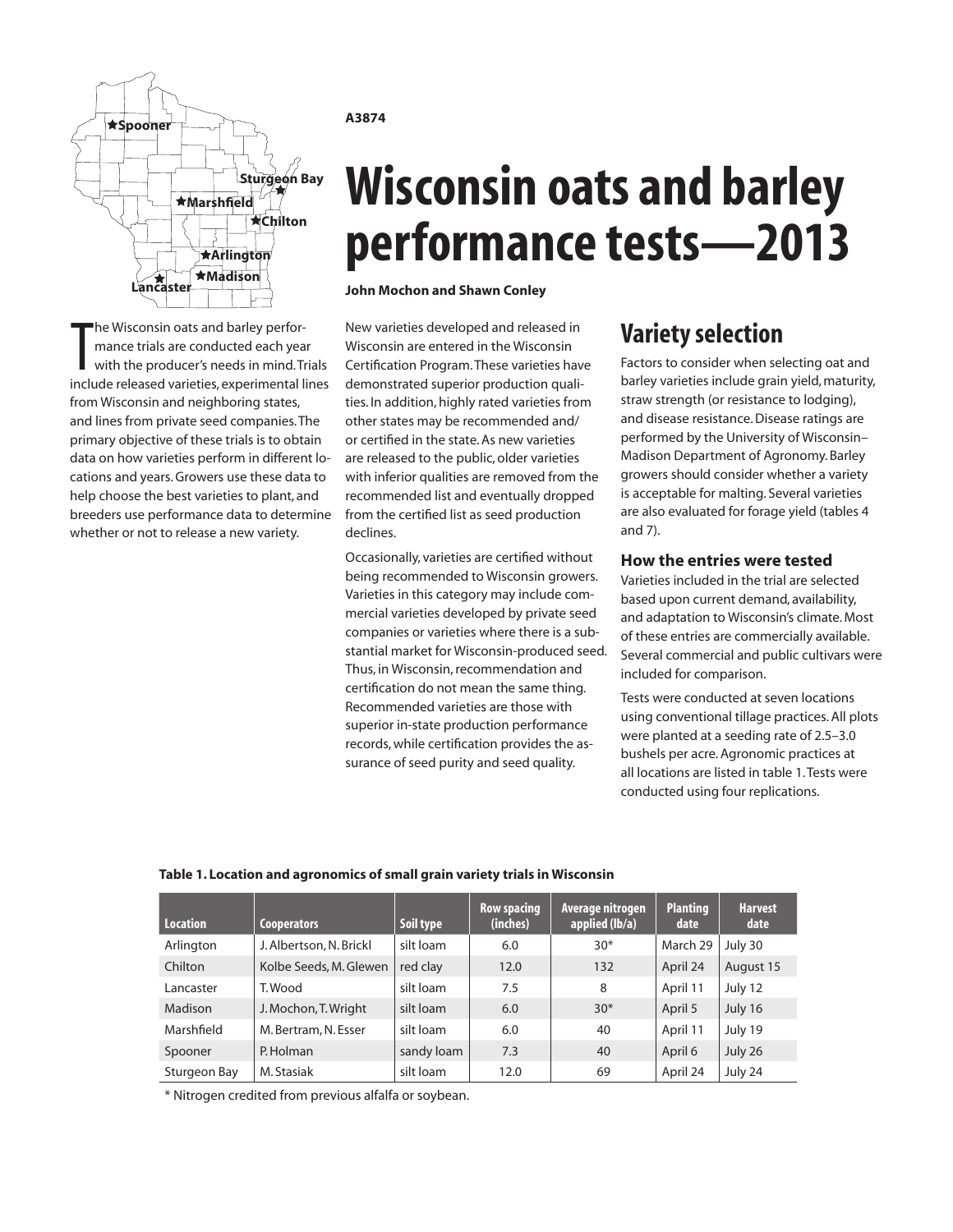# **Growing conditions**

**2012 season.** In Wisconsin, oats planted acres totaled 220,000 in 2012, up nearly 5% from 2011. There were 130,000 acres harvested—an increase of 15,000 acres from the previous year. The 2012 oats yield was 60.0 bushels per acre, down 2 bushels from the previous year. The increase in acres harvested resulted in a 9% increase in total production compared to last year. At 7.8 million bushels produced, Wisconsin was the second largest oat-producing state in 2012, after Minnesota.

Wisconsin produced 660,000 bushels of barley in 2012, down 6% from 2011 and down 54% from 2010. Area planted to barley, at 33,000 acres, was the same as last year, as was area harvested, at 15,000 acres. Yield was down 3 bushels from the previous year to 44 bushels per acre.

**2011 season.** In Wisconsin, oats planted acres totaled 210,000 in 2011, down 32% from 2010. There were 115,000 acres harvested, 55,000 acres less than previous year. The 2011 oats yield was 62.0 bushels per acre, up 4 bushels from the previous year. Despite the higher yield, the fewer harvested acres resulted in a 28% decrease in production from 2010, to a total of 7.13 million bushels. Wisconsin was the top oats producing state in 2011, above Minnesota, which was the top producer last year.

Wisconsin produced 705,000 bushels of barley in 2011, down 51% from 2010. Area planted to barley, at 33,000 acres, was down 27% from last year, while area harvested, at 15,000 acres, was down 50%. Yield was down 1 bushel from the previous year to 47 bushels per acre.

Source: USDA National Agricultural Statistics Service, [www.nass.usda.gov](http://www.nass.usda.gov).

# **How performance was measured**

**Yield:** After threshing, grain was weighed and yield was determined using a conversion formula. Yields are reported in bushels per acre at 8% moisture content. There are 32 and 48 pounds per bushel for oat and barley, respectively.

**Lodging:** Lodging is measured in percent. Values are rounded to whole numbers (1=none, 100=severe).

**Test weight:** Test weights were measured using a Toledo Model 3111 test weighting scale.

# **Licensed varieties**

The Wisconsin Agricultural Experiment Station and/or the UW–Madison Department of Agronomy has granted sole authority to the Wisconsin Crop Improvement Association to issue formal licenses for the production of certified seed of Kewaunee barley; Spooner rye; and Badger, Dane, ForagePlus, Gem, and Vista oats. The Wisconsin Alumni Research Foundation has granted sole authority to the Wisconsin Crop Improvement Association to issue formal licenses for the production of certified seed of Drumlin, Esker, Kame, and Moraine oats. These grants of sole authority are intended to reinforce Plant Variety Protection (PVP) regulations and to generate research and development funds for the Wisconsin small-grain breeding program. These varieties are PVP-protected and a license is required for seed production. Each bag of seed will have a special red and white PVP/ Licensed Variety tag attached or preprinted on the bag.

# **Testing agencies**

The small grain variety tests were conducted by the Department of Agronomy, College of Agricultural and Life Sciences, University of Wisconsin–Madison in cooperation and with support from the Wisconsin Crop Improvement Association.

# **Additional information**

Check the following publications for additional information on small grain production and seed availability. All are updated annually.

- *• Wisconsin Winter Wheat Performance Tests* (A3868), available at [learningstore.uwex.edu](http://learningstore.uwex.edu)
- *• Pest Management in Wisconsin Field Crops* (A3646), available at [learningstore.uwex.edu](http://learningstore.uwex.edu)
- *• The Wisconsin Certified Seed Directory*, available at www.wcia.wisc.edu

For information on seed availability of public varieties, contact:

Wisconsin Crop Improvement Association 554 Moore Hall 1575 Linden Drive Madison, WI 53706 (608) 262-1341 [www.wcia.wisc.edu](http://www.wcia.wisc.edu)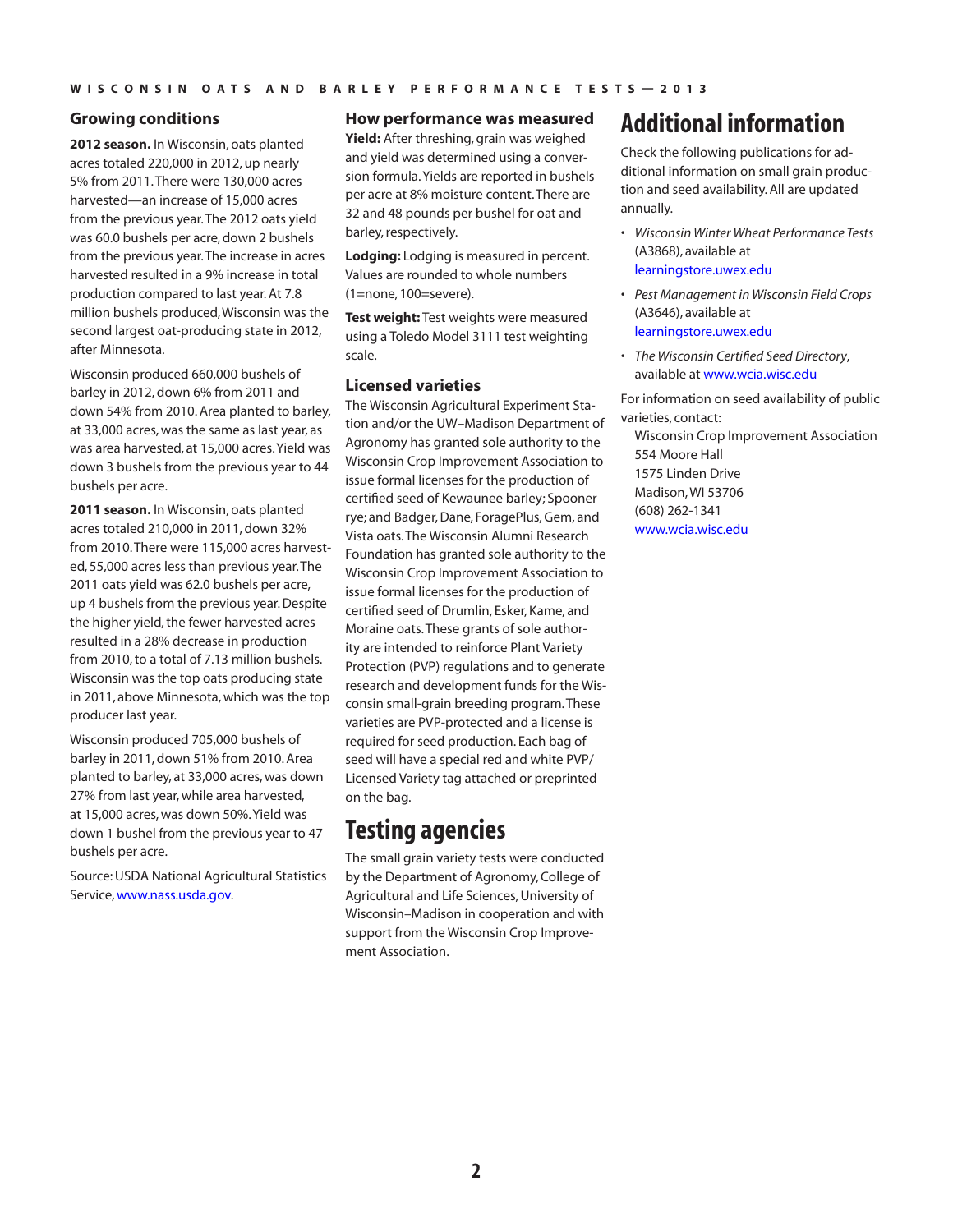### **Table 2. Oat variety descriptions**

|                              |                 |                  |                 | <b>Maturity<sup>a</sup></b> |                      |                  | <b>Test</b>                |                          | $\cdot$ Disease resistance $^{\rm cl.}$ |                     |                          |              |                         |                                      |               |
|------------------------------|-----------------|------------------|-----------------|-----------------------------|----------------------|------------------|----------------------------|--------------------------|-----------------------------------------|---------------------|--------------------------|--------------|-------------------------|--------------------------------------|---------------|
| <b>Variety</b>               | <b>Origin</b>   | Year<br>released | Kernel<br>color | (head<br>date)              | <b>Ht</b> b<br>(in.) | Lodg-<br>ing $%$ | wt <sup>c</sup><br>(lb/bu) | <b>Kernel</b><br>protein | Crown<br>rust                           | <b>Stem</b><br>rust | Sep-<br>toria            | <b>Smut</b>  | <b>BYDV<sup>e</sup></b> | Licensed/<br><b>PVP</b> <sup>f</sup> | Wis.<br>cert. |
| <b>RECOMMENDED VARIETIES</b> |                 |                  |                 |                             |                      |                  |                            |                          |                                         |                     |                          |              |                         |                                      |               |
| <b>Badger</b>                | Wisconsin       | 2010             | yellow          | $6 - 16$                    | 31                   | med              | 36.6                       | med                      | $\mathsf{R}$                            |                     | $\overline{\phantom{a}}$ | $\mathsf{R}$ | R.                      | yes                                  | yes           |
| <b>Drumlin</b>               | Wisconsin       | 2003             | yellow          | $6 - 23$                    | 35                   | weak             | 34.3                       | med                      | R                                       | <b>IR</b>           | ٠                        | R            | R                       | yes                                  | yes           |
| <b>Esker</b>                 | Wisconsin       | 2004             | yellow          | $6 - 20$                    | 34                   | med              | 35.7                       | med                      | <b>IR</b>                               | <b>IR</b>           | $\sim$                   | R            | R.                      | yes                                  | yes           |
| <b>Excel</b>                 | Indiana         | 2006             | white           | $6 - 20$                    | 34                   | med              | 34.9                       | med                      | R                                       | S                   | ۰                        | R            | R                       | yes                                  | QA*           |
| <b>Rockford</b>              | N. Dakota       | 2008             | white           | $6 - 25$                    | 39                   | med              | 38.0                       | med                      | R                                       | R                   | $\sim$                   | <b>MR</b>    | $\mathsf{R}$            | yes                                  | no            |
| Shelby427                    | S. Dakota       | 2009             | white           | $6 - 19$                    | 36                   | med              | 39.0                       | med/<br>high             | R                                       | <b>MR</b>           | $\sim$                   | <b>MR</b>    | R                       | yes                                  | yes           |
| <b>Vista</b>                 | Wisconsin       | 1999             | yellow          | $6 - 23$                    | 38                   | weak             | 34.7                       | low                      | R                                       | R                   | -                        | R            | R                       | yes                                  | yes           |
| <b>OTHER VARIETIES</b>       |                 |                  |                 |                             |                      |                  |                            |                          |                                         |                     |                          |              |                         |                                      |               |
| <b>Dane</b>                  | Wisconsin       | 1990             | yellow          | $6 - 16$                    | 33                   | med              | 35.4                       | med                      | <b>IR</b>                               | <b>IR</b>           | S                        | $\mathsf{R}$ | R.                      | yes                                  | yes           |
| <b>Kame</b>                  | Wisconsin       | 2005             | yellow          | $6 - 18$                    | 33                   | weak             | 32.9                       | med                      | <b>IR</b>                               | IR                  | $\sim$                   | R            | <b>IR</b>               | yes                                  | yes           |
| <b>Ogle</b>                  | <b>Illinois</b> | 1981             | yellow          | $6 - 20$                    | 34                   | med              | 34.8                       | low                      | <b>IR</b>                               | S                   | S                        | S            | R                       | no                                   | yes           |

a Maturity (month-day) as indicated by heading date in 18 Wisconsin tests conducted 2010-2012. Varieties with generalized ratings indicate the following: early = before June 18, mid = June 19–21, late = after June 21.

b Height (inches) at maturity in 20 Wisconsin tests conducted 2010–2012. Varieties with generalized ratings indicate the following: short =  $<$  33 inches, med = 33–38 inches, tall =  $>$  38 inches.

c Test weight (pounds/bushel) in 20 Wisconsin tests conducted 2010–2012. Varieties with generalized ratings indicate the following:  $low = < 33$  lb/bu, med =  $33 - 35$  lb/bu, high =  $> 35$  lb/bu.

 $d$  Disease resistance: R = excellent resistance, IR = intermediate or very good, MR=moderate or good, S = susceptible or poor resistance.

e BYDV=Barley yellow dwarf virus or red leaf disease.

f PVP=Plant Variety Protection or licensed for seed production. A "yes" indicates that these varieties can't be grown and sold as seed without certification.

\*Q A= Quality Assurance

(-) = Information not available.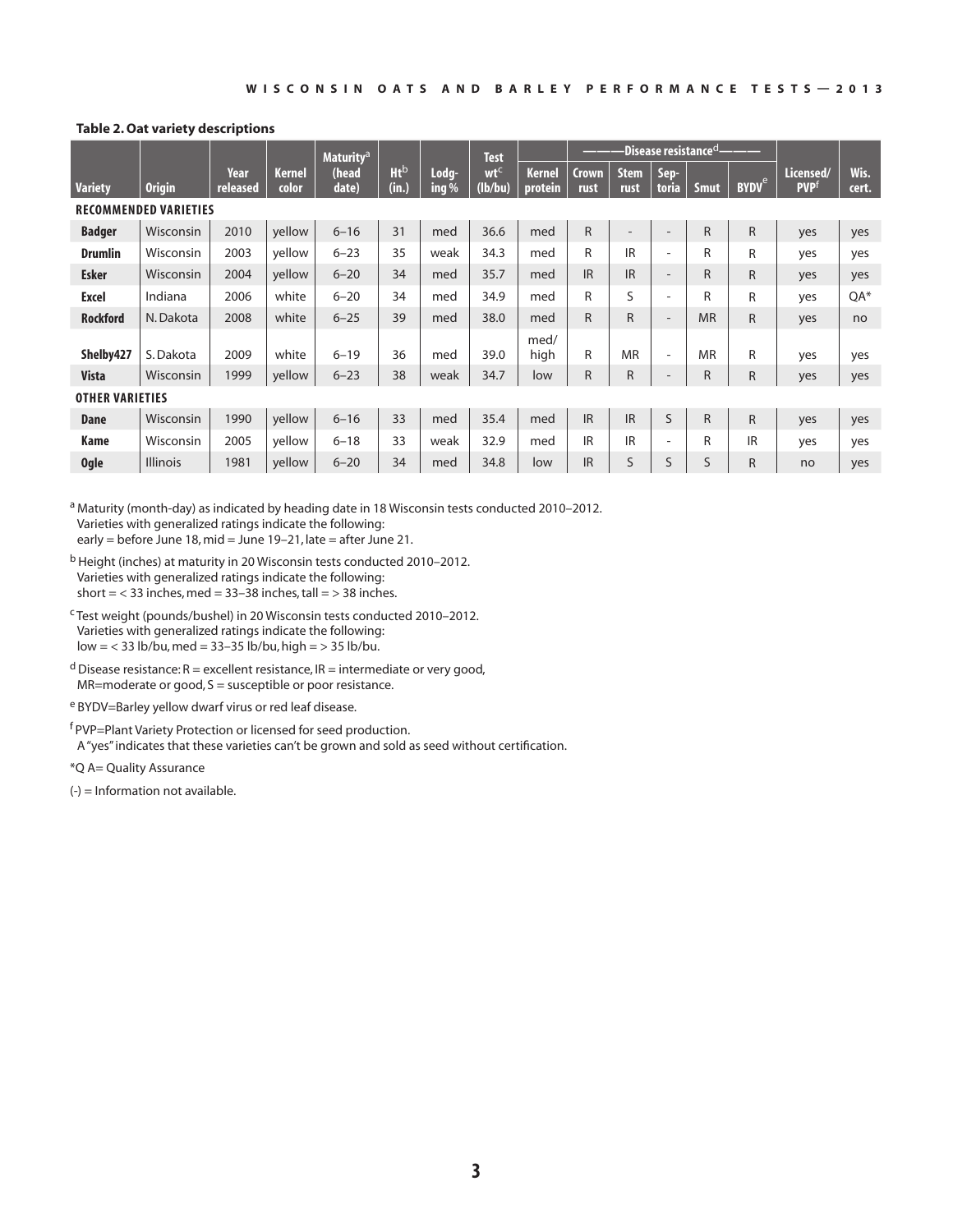|                     |       |                  | -Southern- |                         | -Northern-     |                   |         |                     |  |  |  |  |
|---------------------|-------|------------------|------------|-------------------------|----------------|-------------------|---------|---------------------|--|--|--|--|
| <b>Variety</b>      | Mean  | <b>Arlington</b> | Lancaster  | <b>Madison</b>          | <b>Chilton</b> | <b>Marshfield</b> | Spooner | <b>Sturgeon Bay</b> |  |  |  |  |
|                     |       |                  |            | 2012 yields (bu/a)      |                |                   |         |                     |  |  |  |  |
| <b>EARLY SEASON</b> |       |                  |            |                         |                |                   |         |                     |  |  |  |  |
| <b>Badger</b>       | 82    | $120*$           | $107*$     | 74*                     | $- - - - -$    | $91*$             | 46      | 53                  |  |  |  |  |
| <b>Dane</b>         | 76    | $112*$           | 85         | $80*$                   | -----          | 79                | 51      | 50                  |  |  |  |  |
| <b>Kame</b>         | 82    | 105              | 105        | 71                      | -----          | $91*$             | $74*$   | 48                  |  |  |  |  |
| <b>MIDSEASON</b>    |       |                  |            |                         |                |                   |         |                     |  |  |  |  |
| <b>Esker</b>        | 89*   | $120*$           | $114*$     | 76*                     |                | $102*$            | 66      | 54                  |  |  |  |  |
| <b>Excel</b>        | $92*$ | $117*$           | $123*$     | $83*$                   |                | 98*               | 86*     | 48                  |  |  |  |  |
| <b>Ogle</b>         | 89*   | $112*$           | $116*$     | $72*$                   |                | 98*               | $81*$   | 54                  |  |  |  |  |
| Shelby427           | 88*   | $116*$           | $110*$     | $73*$                   | -----          | 87                | 88*     | 56                  |  |  |  |  |
| <b>LATE SEASON</b>  |       |                  |            |                         |                |                   |         |                     |  |  |  |  |
| <b>Drumlin</b>      | 85    | 96               | 104        | $72*$                   |                | $90*$             | $84*$   | $64*$               |  |  |  |  |
| <b>Rockford</b>     | 79    | 88               | 102        | 60                      |                | 79                | $71*$   | $74*$               |  |  |  |  |
| <b>Vista</b>        | 73    | 73               | $113*$     | 48                      |                | 76                | 69      | 58                  |  |  |  |  |
| Mean                | 84    | 106              | 108        | 71                      | -----          | 89                | 72      | 56                  |  |  |  |  |
| $LSD(0.05)^{a}$     | 5     | 11               | 16         | 11                      | -----          | 13                | 18      | 13                  |  |  |  |  |
|                     |       |                  |            | 2010-2012 yields (bu/a) |                |                   |         |                     |  |  |  |  |
| <b>EARLY SEASON</b> |       |                  |            |                         |                |                   |         |                     |  |  |  |  |
| <b>Badger</b>       | 84    | $124*$           | $101*$     | 98*                     | 76             | 54                | 58      | 79                  |  |  |  |  |
| Dane                | 72    | 101              | 85         | 80                      | 67             | 50                | 39      | 81                  |  |  |  |  |
| <b>Kame</b>         | 76    | 99               | 91         | 79                      | 68             | 57                | 55      | 82                  |  |  |  |  |
| <b>MIDSEASON</b>    |       |                  |            |                         |                |                   |         |                     |  |  |  |  |
| <b>Esker</b>        | 84    | 107              | $107*$     | 89                      | 70             | 60                | 60      | 89*                 |  |  |  |  |
| <b>Excel</b>        | 87    | 110              | 99*        | 84                      | 86             | 70                | $67*$   | $90*$               |  |  |  |  |
| <b>Ogle</b>         | 83    | 99               | 98         | 77                      | 72             | 60                | $73*$   | 99*                 |  |  |  |  |
| Shelby427           | $90*$ | $123*$           | $102*$     | $101*$                  | 78             | $63*$             | $76*$   | 86                  |  |  |  |  |
| <b>LATE SEASON</b>  |       |                  |            |                         |                |                   |         |                     |  |  |  |  |
| <b>Drumlin</b>      | 86    | 97               | 95         | 86                      | 75             | $74*$             | 79*     | $90*$               |  |  |  |  |
| <b>Rockford</b>     | $92*$ | 111              | 109*       | 98*                     | 105            | $67*$             | $76*$   | 84                  |  |  |  |  |
| <b>Vista</b>        | 82    | 92               | $103*$     | 81                      | 72             | $64*$             | $74*$   | 86                  |  |  |  |  |
| Mean                | 84    | 106              | 99         | 87                      | 77             | 62                | 66      | 87                  |  |  |  |  |
| $LSD(0.05)^{a}$     | 4     | 7                | 10         | 7                       | 12             | 11                | 13      | 11                  |  |  |  |  |

# **Table 3. Oat variety grain yield comparisons in Wisconsin**

\* Varieties not significantly different from the highest yielding variety in the trial.

a The LSD (least significant difference) figures listed under the yield columns are a statistical measure of variation within the trial. If the difference in yield of two varieties is equal to or greater than LSD, the yields are significantly different. If the difference is less than the LSD, the yield difference may have been due to environmental factors.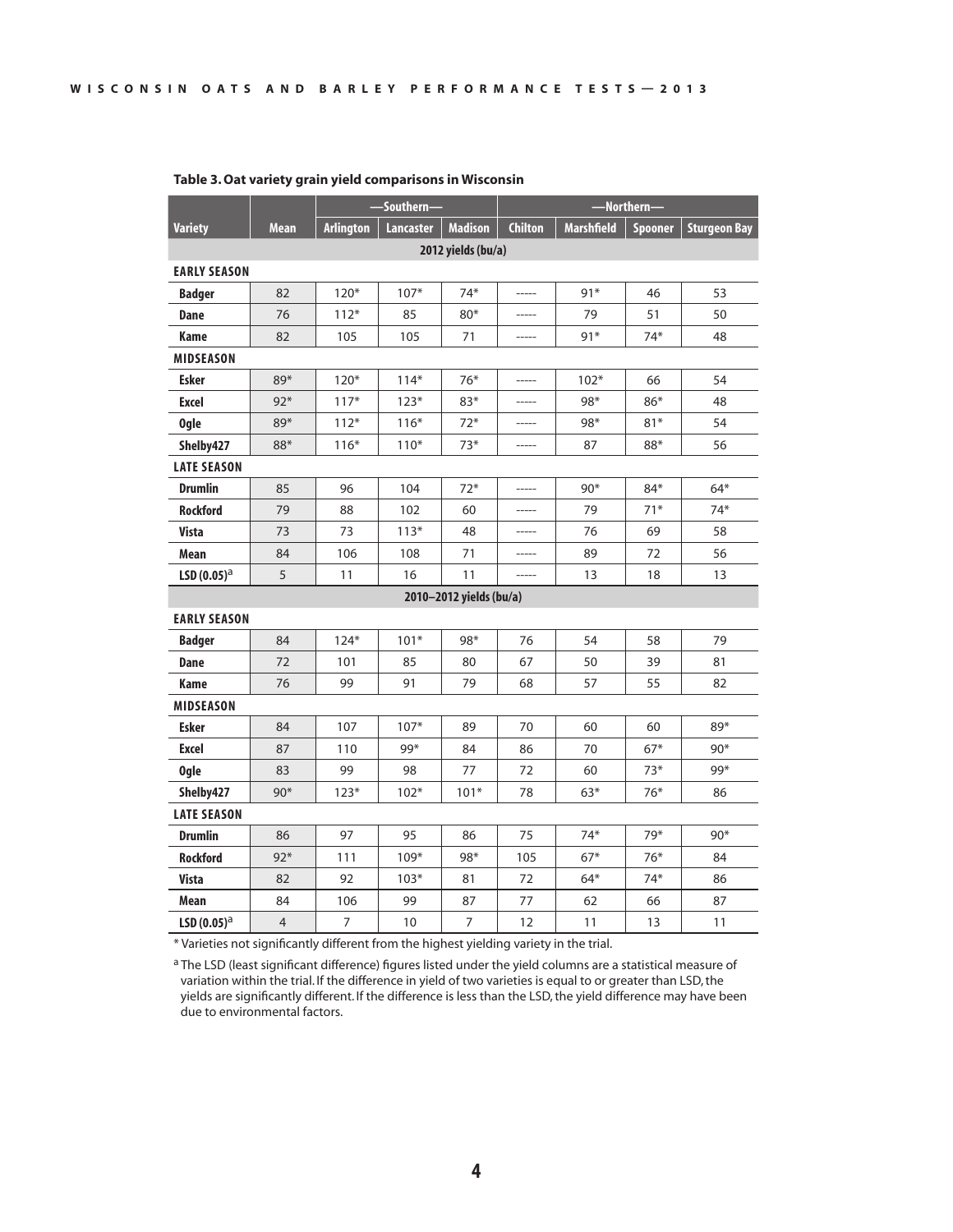#### **Table 4. Forage dry matter yield of spring oat varieties harvested at late boot/early heading**

|                   | Yield (t/a)    |                  | <b>Harvest</b><br>date | <b>Crude</b>     |             |                  | <b>Harvest date</b> |             |  |  |
|-------------------|----------------|------------------|------------------------|------------------|-------------|------------------|---------------------|-------------|--|--|
| <b>Variety</b>    | <b>Madison</b> | <b>Arlington</b> | <b>Mean</b>            | June             | protein (%) | RFO <sup>a</sup> | Yield (t/a)         | <b>June</b> |  |  |
|                   |                | $-2012-$         |                        | $-2010 - 2012 -$ |             |                  |                     |             |  |  |
| <b>ForagePlus</b> | $2.20*$        | 2.00             | $2.10*$                | $6 - 15$         | $13.0*$     | $124.6*$         | 2.30                | $6 - 24$    |  |  |
| <b>Rockford</b>   | $1.80*$        | 1.50             | 1.65                   | $6 - 10$         | $13.8*$     | 130.6*           | 1.74                | $6 - 19$    |  |  |
| <b>Vista</b>      | $2.20*$        | 1.70             | $1.95*$                | $6 - 9$          | $13.9*$     | $123.5*$         | 1.82                | $6 - 17$    |  |  |
| LSD(0.05)         | 0.40           | 0.29             | 0.24                   |                  | 1.14        | 9.82             | 0.17                |             |  |  |

 ${}^{a}$ RFQ = Relative forage quality. Relative forage quality values can be used to make comparisons among varieties listed in this table, but should not be used to compare with other crops, such as alfalfa.

\* Varieties not significantly different from the highest yielding variety in the trial.

### **Table 5. Barley variety descriptions**

|                              |                                                                                                                                          | Year          |                 |                | Maturity <sup>a</sup> |                                 |                    |                                 | $^{\rm l}$ Disease resistance $^{\rm e}$ |                     |                   |                 |                              |                         |               |  |  |
|------------------------------|------------------------------------------------------------------------------------------------------------------------------------------|---------------|-----------------|----------------|-----------------------|---------------------------------|--------------------|---------------------------------|------------------------------------------|---------------------|-------------------|-----------------|------------------------------|-------------------------|---------------|--|--|
| <b>Variety</b>               | <b>Origin</b>                                                                                                                            | re-<br>leased | Awns            | <b>Quality</b> | (head<br>date)        | <b>Ht</b> <sup>b</sup><br>(in.) | Lodging $C$<br>(%) | Test wt <sup>d</sup><br>(lb/bu) | <b>Crown</b><br>rust                     | <b>Stem</b><br>rust | Loose<br>smut     | Powd.<br>mildew | <b>Spot</b><br><b>blotch</b> | Licensed/<br><b>PVP</b> | Wis.<br>cert. |  |  |
| <b>RECOMMENDED VARIETIES</b> |                                                                                                                                          |               |                 |                |                       |                                 |                    |                                 |                                          |                     |                   |                 |                              |                         |               |  |  |
| <b>Kewaunee</b>              | Wisconsin                                                                                                                                | 1997          | Smooth          | feed           | $6 - 17$              | 30                              | med                | 42.7                            | $\mathsf{R}$                             | R                   | $\qquad \qquad -$ | <b>IR</b>       | $\mathsf{R}$                 | yes                     | yes           |  |  |
| <b>Pinnacle</b>              | N. Dakota                                                                                                                                | 2008          | Smooth          | malt           | $6 - 19$              | 29                              | med                | 44.5                            | $- -$                                    | --                  | --                | $- -$           | <b>MR</b>                    | yes                     | yes           |  |  |
| Quest                        | Minnesota                                                                                                                                | 2010          | Smooth          | malt           | $6 - 18$              | 31                              | med                | 44.4                            | $\qquad \qquad -$                        | R                   | $\qquad \qquad -$ | <b>IR</b>       | $\mathsf{R}$                 | yes                     | no            |  |  |
| <b>Rasmusson</b>             | Minnesota                                                                                                                                | 2008          | Semi-<br>smooth | malt           | $6 - 17$              | 28                              | med                | 44.7                            | $- -$                                    | R                   | --                | IR              | R                            | yes                     | yes           |  |  |
| <b>OTHER VARIETIES</b>       |                                                                                                                                          |               |                 |                |                       |                                 |                    |                                 |                                          |                     |                   |                 |                              |                         |               |  |  |
| <b>Stander</b>               | Minnesota                                                                                                                                | 1993          | Smooth          | feed           | $6 - 17$              | 28                              | med                | 44.3                            | $\qquad \qquad -$                        | R                   | S                 | S               | R                            | yes                     | no            |  |  |
|                              | a Material and a straighter and her heading data in 10 Microsoft to the condensed 2010, 2012 Material and condensed with an indicate the |               |                 |                |                       |                                 |                    |                                 |                                          |                     |                   |                 |                              |                         |               |  |  |

Maturity (month-day) as indicated by heading date in 18 Wisconsin tests conducted 2010-2012. Varieties with generalized ratings indicate the following: early = before June 21, mid = June 21–25, late = after June 25.

<sup>b</sup> Height (inches) at maturity in 20 Wisconsin tests conducted 2010–2012. Varieties with generalized ratings were included in other tests and indicate the following: short  $=$  < 30 inches, med = 30-36 inches, tall = > 36 inches.

 $c$  Lodging: strong = < 15%, med = 15-35%, weak = > 35%.

d Test weight (pounds/bushel) in 19 Wisconsin tests conducted 2010-2012. Varieties with generalized ratings were included in other tests and indicate the following: low = < 42 lb/bu, med = 42-46 lb/bu, high = > 46 lb/bu.

 $e$  Disease resistance: R = excellent resistance, IR = intermediate or very good, MR=moderate or good, S = susceptible or poor resistance.

 $f$ PVP = Plant Variety Protection or licensed for seed production. A "yes" indicates that these varieties cannot be reproduced and sold as seed without certification.

(--) = Information not available.